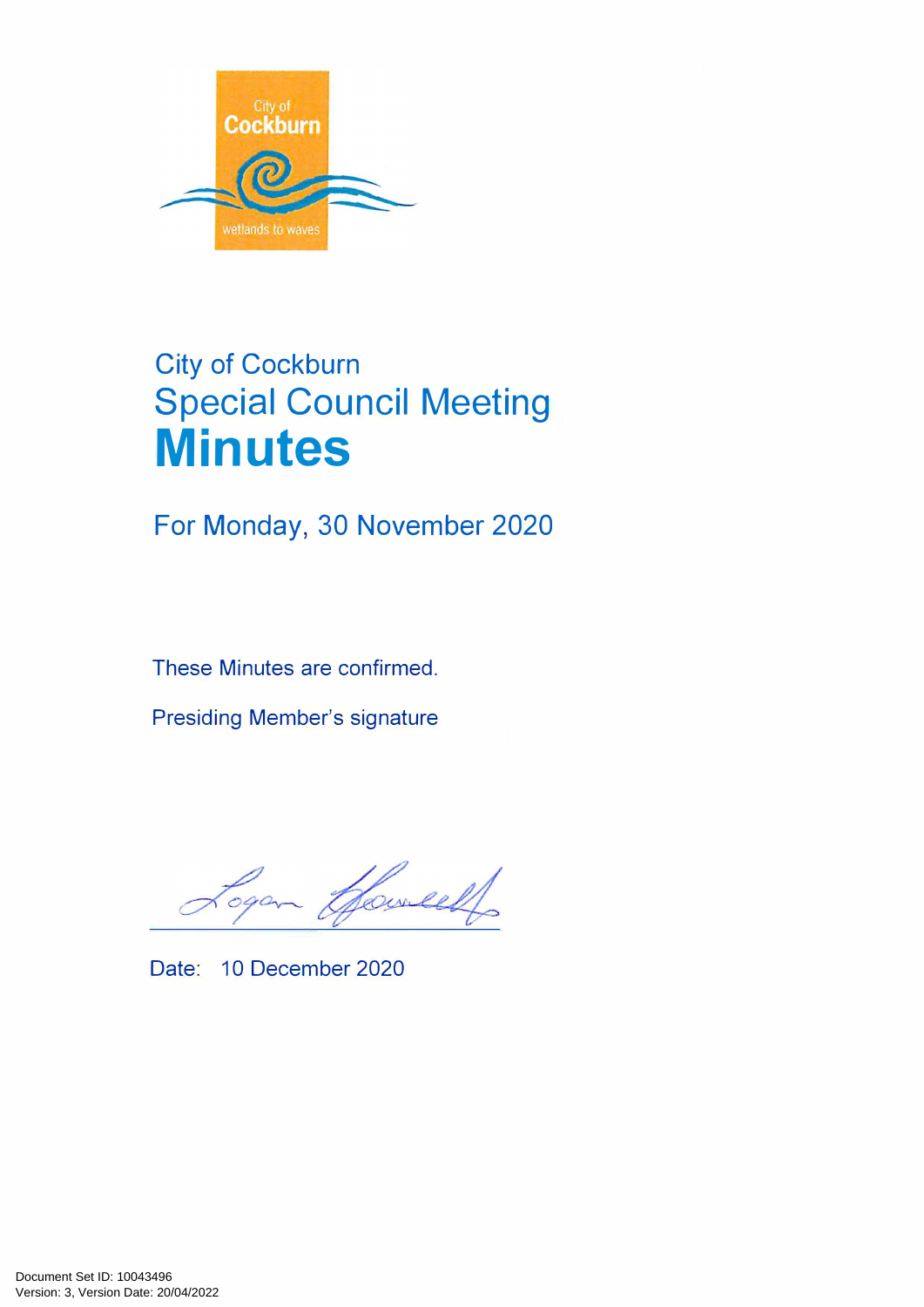# **CITY OF COCKBURN**

#### **SUMMARY OF MINUTES OF THE SPECIAL COUNCIL MEETING HELD MONDAY, 30 NOVEMBER 2020 AT 6.30PM**

#### **Page**

| $\mathbf 1$ .    |                                                                                                                     |  |  |  |  |
|------------------|---------------------------------------------------------------------------------------------------------------------|--|--|--|--|
| 2.               |                                                                                                                     |  |  |  |  |
| 3.               |                                                                                                                     |  |  |  |  |
| $\overline{4}$ . | ACKNOWLEDGEMENT OF RECEIPT OF WRITTEN DECLARATIONS OF<br>FINANCIAL INTERESTS AND CONFLICT OF INTEREST (BY PRESIDING |  |  |  |  |
| 5.               |                                                                                                                     |  |  |  |  |
| 6.               |                                                                                                                     |  |  |  |  |
| 7.               |                                                                                                                     |  |  |  |  |
| 8.               | DECLARATION BY MEMBERS WHO HAVE NOT GIVEN DUE<br><b>CONSIDERATION TO MATTERS CONTAINED IN THE BUSINESS PAPER</b>    |  |  |  |  |
| 9.               |                                                                                                                     |  |  |  |  |
| 10.              |                                                                                                                     |  |  |  |  |
|                  | (2020/MINUTE NO 0244) MINUTES OF CHIEF EXECUTIVE<br>10.1<br>OFFICER PERFORMANCE AND KEY PROJECTS APPRAISAL          |  |  |  |  |
| 11.              |                                                                                                                     |  |  |  |  |
| 12.              |                                                                                                                     |  |  |  |  |
| 13.              |                                                                                                                     |  |  |  |  |

**2 of 8**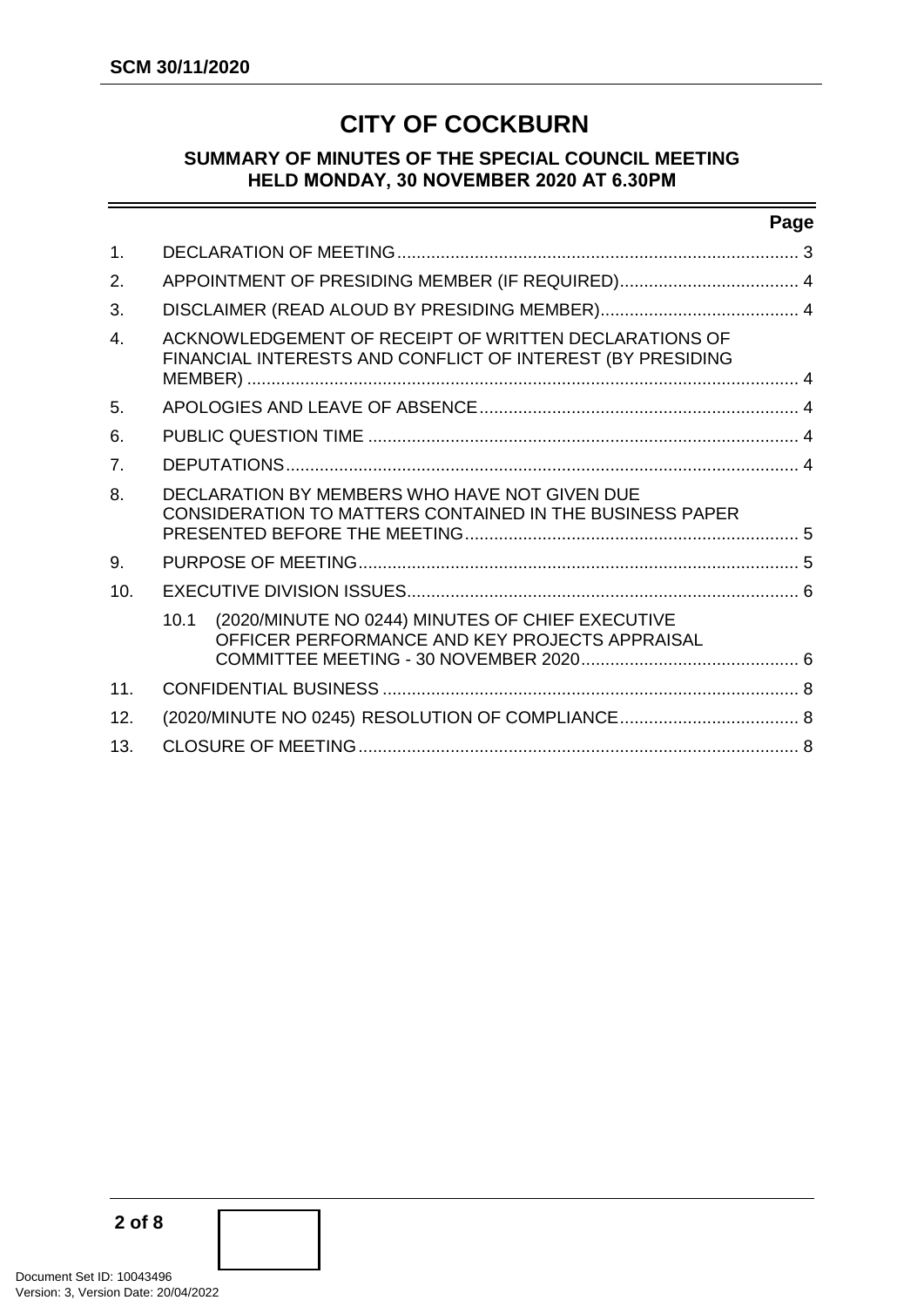## **CITY OF COCKBURN MINUTES OF SPECIAL COUNCIL MEETING HELD MONDAY, 30 NOVEMBER 2020**

#### **PRESENT:**

#### **ELECTED MEMBERS**

| Mr L Howlett    | $\sim$                   | Mayor (Presiding Member)  |  |
|-----------------|--------------------------|---------------------------|--|
| Ms L Kirkwood   | $\sim$                   | Deputy Mayor              |  |
| Mr M Separovich | $\sim 100$               | Councillor                |  |
| Ms P Corke      |                          | Councillor                |  |
| Mr P Eva        |                          | Councillor                |  |
| Mr K Allen      | $\sim$                   | Councillor (via eMeeting) |  |
| Mr T Widenbar   | $\overline{\phantom{0}}$ | Councillor (via eMeeting) |  |

#### **IN ATTENDANCE**

| Mr D Arndt     |                          | <b>Acting Chief Executive Officer</b>             |
|----------------|--------------------------|---------------------------------------------------|
| Mr D Green     | $\overline{\phantom{0}}$ | <b>Director Governance and Community Services</b> |
| Mrs G Bowman   | $\sim$                   | Executive Manager, Strategy and Civic Support     |
| Mrs B Pinto    | $\sim$                   | Governance Officer, Moderator                     |
| Mrs S D'Agnone | $\sim$                   | <b>Council Minute Officer</b>                     |

#### **GUEST**

Mr A Da Silva - Practice Leader, Gerard Daniels

## <span id="page-2-0"></span>**1. DECLARATION OF MEETING**

The Presiding Member declared the meeting open at 6.30pm.

"Kaya, Wanju Wadjuk Budjar" which means "Hello, Welcome to Wadjuk Land"

The Presiding Member acknowledged the Nyungar People who are the traditional custodians of the land on which the meeting is being held and pay respect to the Elders of the Nyungar Nation, both past and present and extend that respect to Indigenous Australians who are with us tonight.

This Council meeting will be electronically recorded and live streamed on the City's website, except where Council resolves to go behind closed doors.

All recordings are retained in accordance with the General Disposal Authority for Local Government Records, produced by the State Records Office. A copy of the recorded proceedings will be available on the website within two business days of this Council meeting.

Mayor Howlett advised that images of the public gallery are not included in the webcast, however the voices of people will be captured and streamed, and reminded everybody present to be mindful of their conduct during the recorded meeting.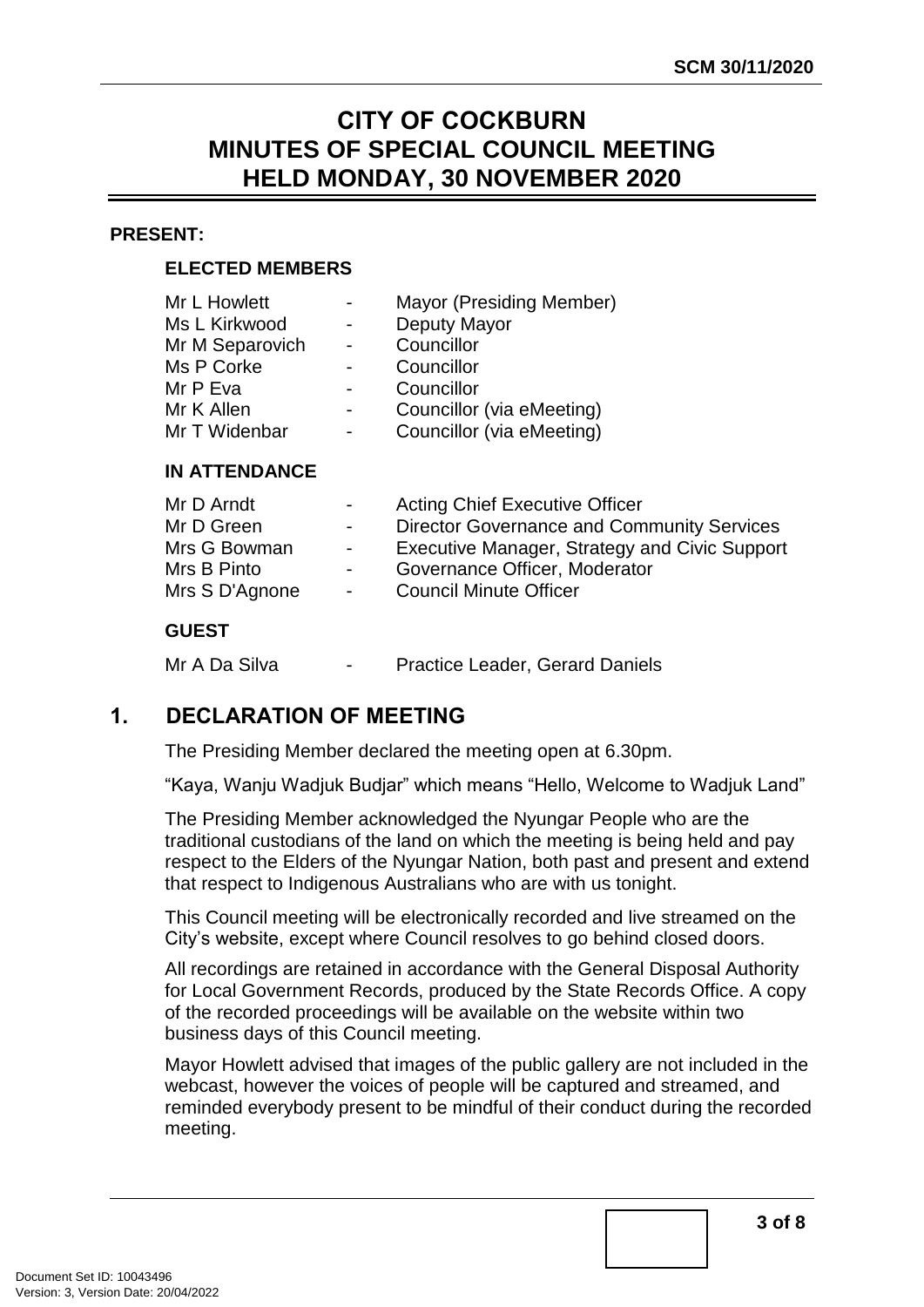Live streaming meetings is a Council initiative, aimed at increasing the City's transparency and openness, as well as making Council meetings more accessible to our community and those beyond.

Mayor Howlett advised that Cr Kevin Allen and Cr Tom Widenbar would be participating in the meeting via the eMeeting platform.

Mayor Howlett welcomed Mr Alex Da Silva, from Gerard Daniels to the meeting.

## <span id="page-3-0"></span>**2. APPOINTMENT OF PRESIDING MEMBER (IF REQUIRED)**

Nil

## <span id="page-3-1"></span>**3. DISCLAIMER (READ ALOUD BY PRESIDING MEMBER)**

Members of the public, who attend Council Meetings, should not act immediately on anything they hear at the Meetings, without first seeking clarification of Council's position. Persons are advised to wait for written advice from the Council prior to taking action on any matter that they may have before Council.

## <span id="page-3-2"></span>**4. ACKNOWLEDGEMENT OF RECEIPT OF WRITTEN DECLARATIONS OF FINANCIAL INTERESTS AND CONFLICT OF INTEREST (BY PRESIDING MEMBER)**

NIL.

## <span id="page-3-3"></span>**5. APOLOGIES AND LEAVE OF ABSENCE**

| Cr C Terblanche | Leave of Absence |
|-----------------|------------------|
| Cr C Stone      | Apology          |
| Ms L Smith      | Councillor       |

## <span id="page-3-4"></span>**6. PUBLIC QUESTION TIME**

Nil

## <span id="page-3-5"></span>**7. DEPUTATIONS**

Nil

**4 of 8**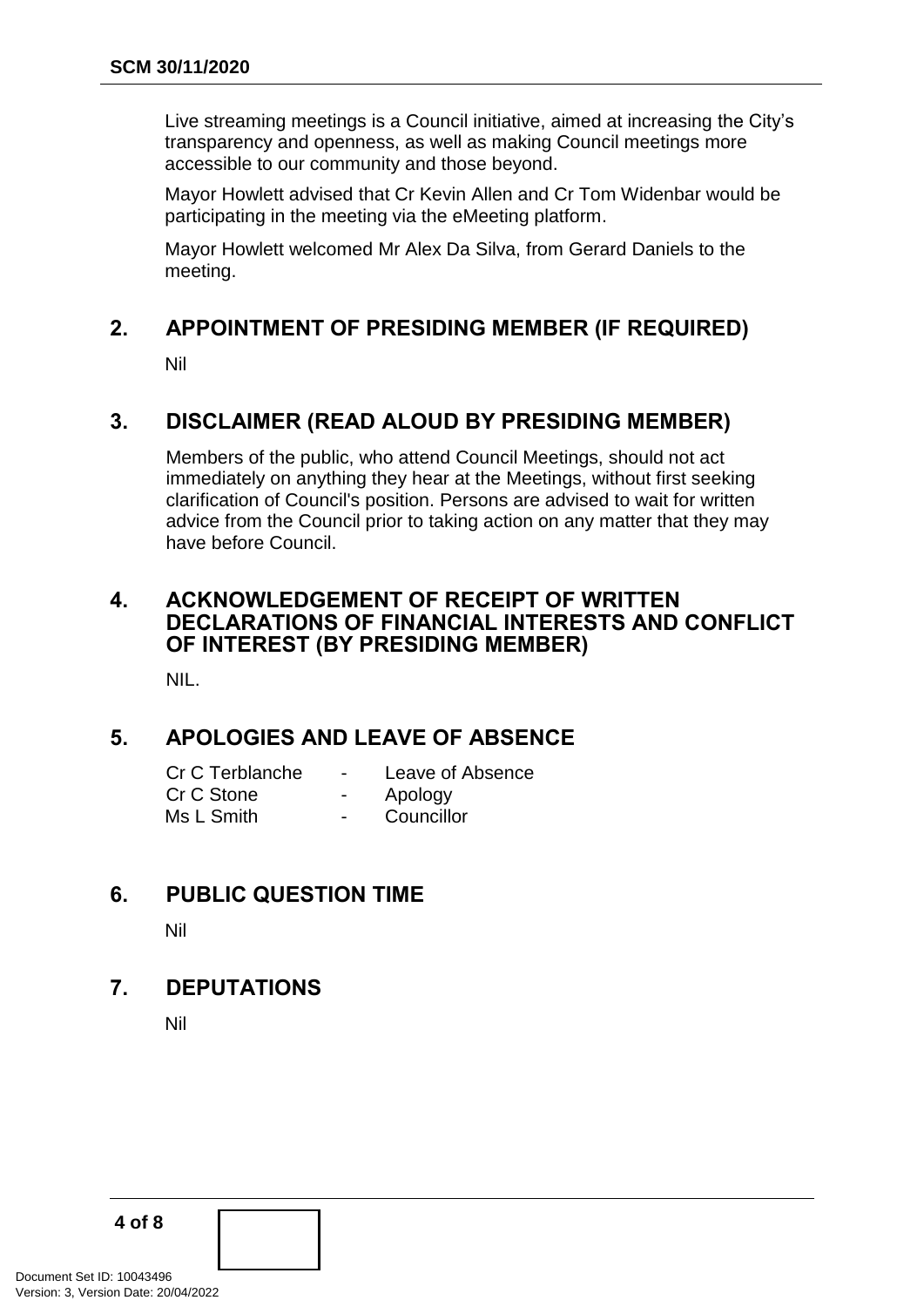## <span id="page-4-0"></span>**8. DECLARATION BY MEMBERS WHO HAVE NOT GIVEN DUE CONSIDERATION TO MATTERS CONTAINED IN THE BUSINESS PAPER PRESENTED BEFORE THE MEETING**

Nil

## <span id="page-4-1"></span>**9. PURPOSE OF MEETING**

The purpose of the meeting is to consider a confidential staff matter.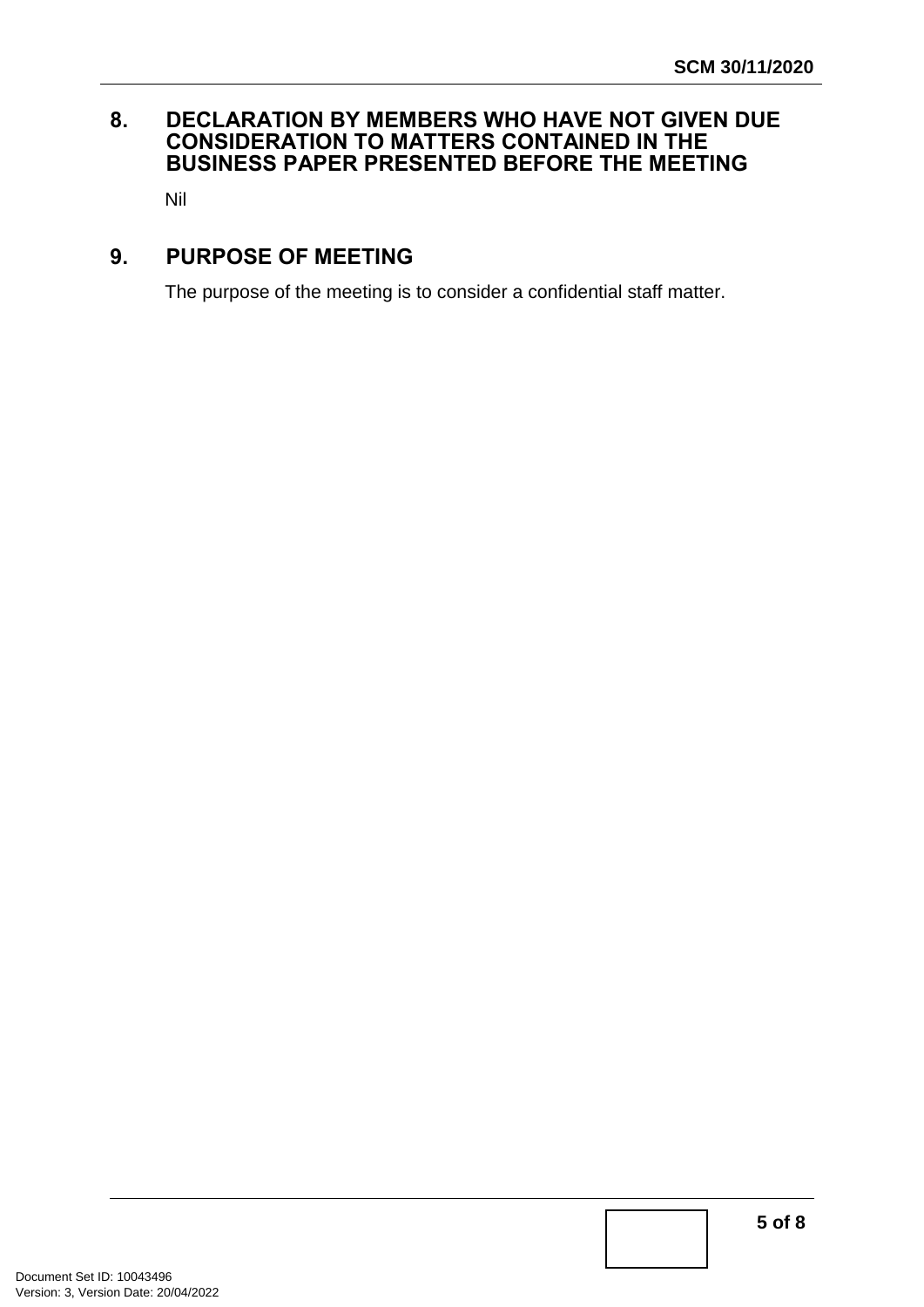## <span id="page-5-1"></span><span id="page-5-0"></span>**10. EXECUTIVE DIVISION ISSUES**

#### **10.1 (2020/MINUTE NO 0244) MINUTES OF CHIEF EXECUTIVE OFFICER PERFORMANCE AND KEY PROJECTS APPRAISAL COMMITTEE MEETING - 30 NOVEMBER 2020**

**Author** D Arndt

Attachment 1. To be provided under separate cover **(CONFIDENTIAL)**

#### **RECOMMENDATION**

That Council receive the Minutes of the Special Chief Executive Officer Performance and Key Projects Appraisal Committee Meeting held on Monday 30 November 2020, and adopt the recommendations contained therein.

**TO BE CARRIED BY AN ABSOLUTE MAJORITY OF COUNCIL**

## **COUNCIL DECISION**

MOVED Cr P Corke SECONDED Cr M Separovich

That the recommendation be adopted.

#### **CARRIED BY ABSOLUTE MAJORITY OF COUNCIL 7/0**

#### **Background**

The Chief Executive Officer Performance and Key Projects Appraisal Committee conducted a meeting on 30 November 2020. The minutes of the meeting are required to be presented to Council for consideration.

#### **Submission**

N/A

#### **Report**

The Committee recommendations are now presented for consideration by Council, and if accepted, are endorsed as the decisions of Council.

#### **Strategic Plans/Policy Implications**

#### Listening and Leading

*A community focused, sustainable, accountable and progressive organisation.* 

 Attract, engage, develop, support and retain our employees to provide exceptional services for the community.

**6 of 8**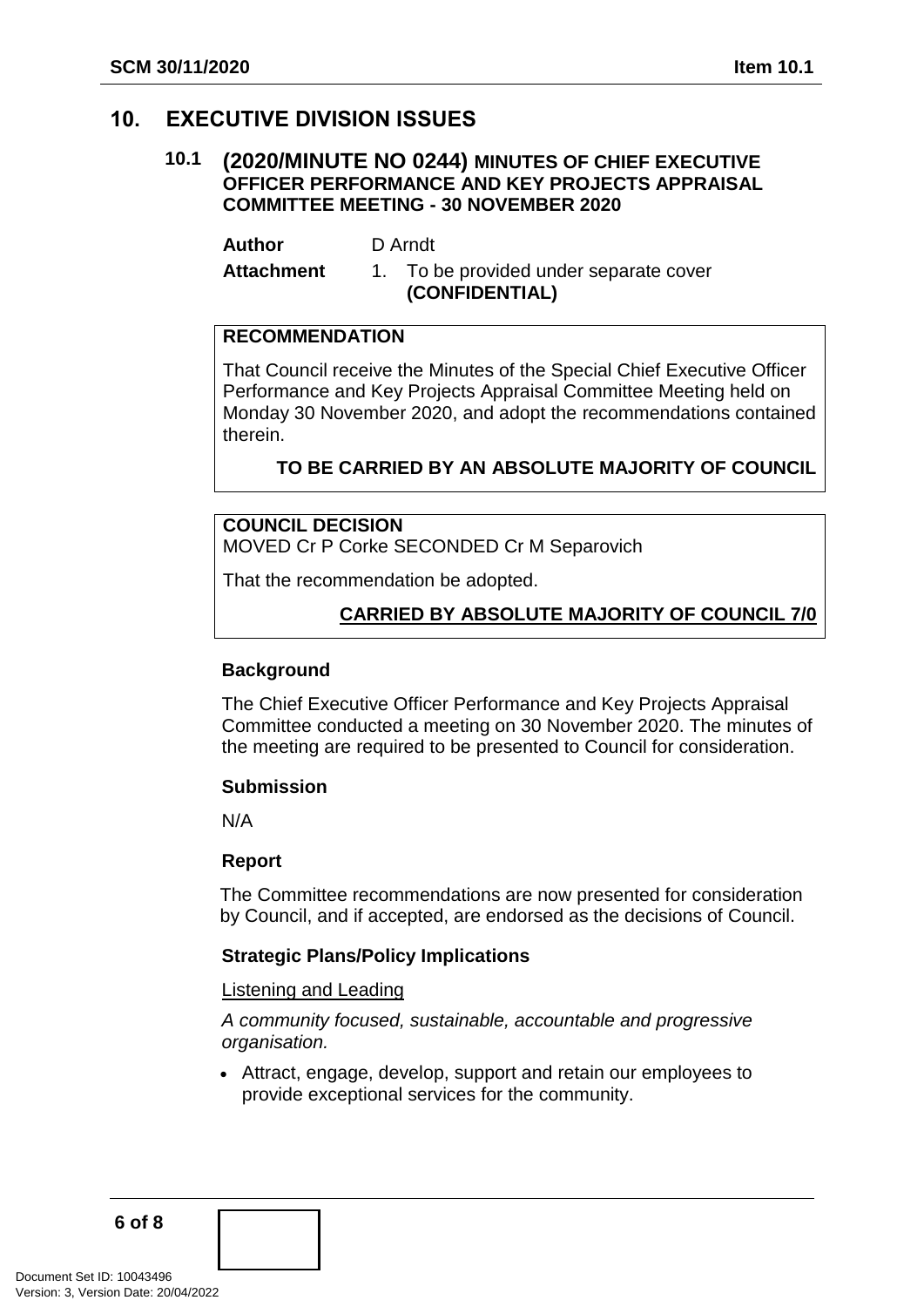#### **Budget/Financial Implications**

Nil

#### **Legal Implications**

Section 5.36, 5.38 and 5.39 of the *Local Government Act 1995* and Regulations 18A to 18F of the *Local Government (Administration) Regulations* refer.

#### **Community Consultation**

Minutes of the Committee refer.

#### **Risk Management Implications**

There is a "Low" level of "Compliance" risk associated with this item.

## **Advice to Proponents/Submissioners**

N/A

**Implications of Section 3.18(3)** *Local Government Act 1995*

**Nil**